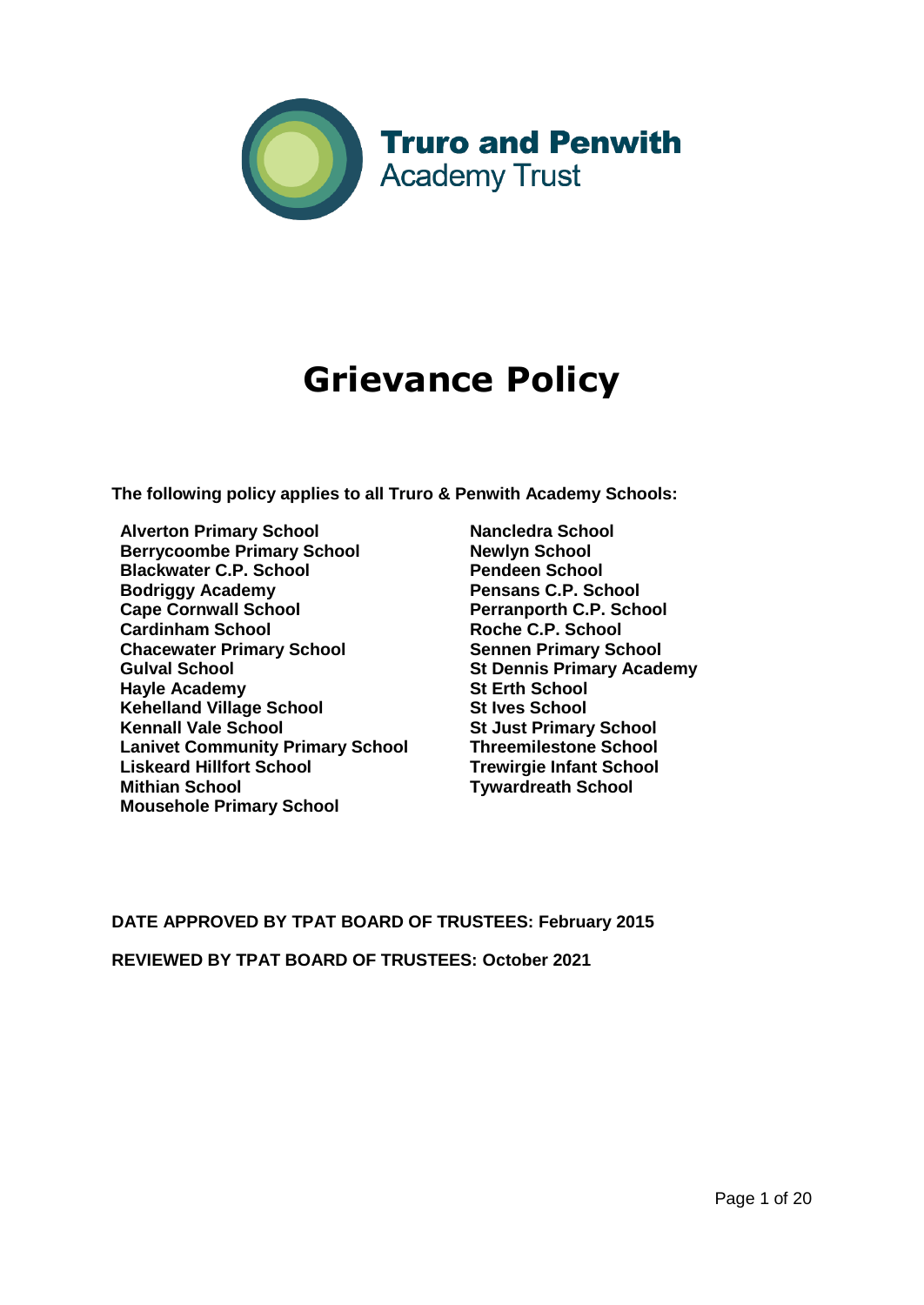#### **Staff Grievance Policy**

#### **1. INTRODUCTION**

- 1.1 Truro and Penwith Academy Trust is referred to as 'the Trust' throughout the document. 'Board of Trustees' or 'Board' refers to the Trustees of Truro and Penwith Academy Trust. 'Governing Body' refers to the Local Governing Body at each member school of Truro and Penwith Academy Trust.
- 1.2 'Trust days' refers to days on which the school is open to pupils, however with the agreement of all parties these arrangements may be varied.
- 1.3 This Grievance Procedure and policy is reviewed on a regular basis by the Board of Trustees of Truro and Penwith Academy Trust.
- 1.4 It is recognised that management structures/administrative arrangements will vary according to the size of the academy within the Trust and therefore, in smaller academies, the procedure may be limited to two formal stages only i.e. with the procedure commencing at Stage Two.
- 1.5 This procedure does not cover all circumstances regarding individual grievances and the Head Teacher and Governors will take professional advice where there is doubt on matters of procedural interpretation.

# **2. PURPOSE**

- 2.1 To promote the early, effective and satisfactory resolution of individual employment related grievances, by providing a structured framework through which individual members of staff can seek redress.
- 2.2 Broadly, a grievance may be raised about any matter arising from employment, including grievances amongst members of staff, with the Head Teacher or the Local Governing Body.
- 2.3 This policy also applies to instances of alleged bullying or harassment in the workplace. The Board of Trustees of Truro and Penwith Academy Trust has expectations about the standards of language and behaviour that all members of staff have the right to expect and are expected to show to others in their communication and behaviour at work. It aims to assist in the development and maintenance of a working environment in which bullying and harassment are known to be unacceptable and to ensure that, where it occurs, there are adequate arrangements in place for raising and dealing with it and for preventing reoccurrence. In circumstances where an employee holds a concern of this nature, this Procedure provides the framework to address the concern.
- 2.4 The Head Teacher, other managers and the Local Governing Body have specific responsibilities to direct the work of members of staff and to manage performance. It is not the intention of the application of this Procedure to affect the Head Teacher, other managers or the Local Governing Body from exercising these responsibilities appropriately and fairly. This includes issuing instructions, providing critical feedback to allow employees to improve their performance, taking action to control absence or to deal with misconduct, even whether employees feel that the action is unjustified or unfair.
- 2.5 This procedure is not the appropriate recourse for the following employment matters: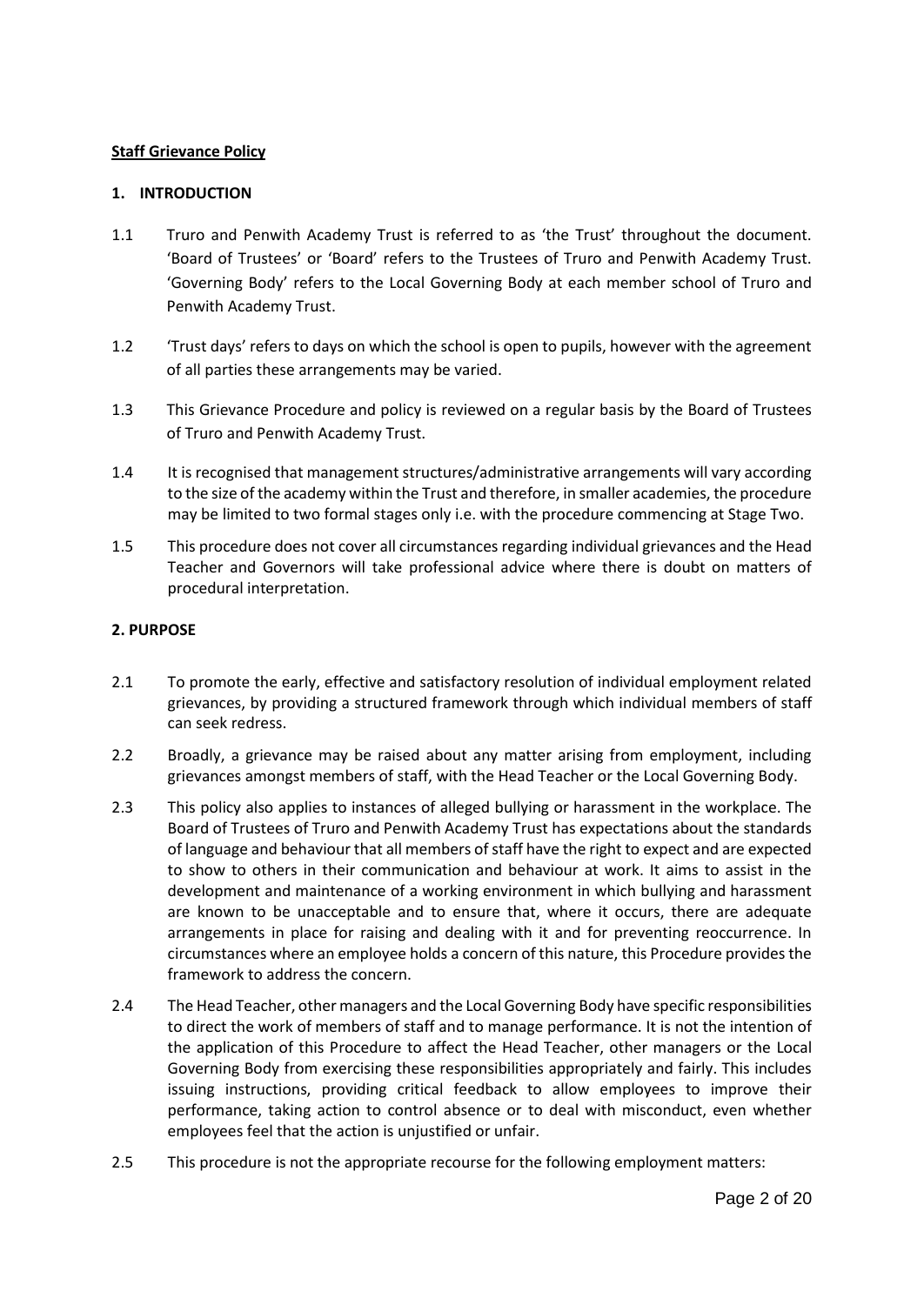- Any outcome of a disciplinary process (in such circumstances the Appeals' Procedure established within the Disciplinary Procedure applies);
- Any issue relating to the pay progression of a Teacher
- Whistleblowing (in such circumstances, the Trusts' Whistleblowing Procedure applies)
- Matters relating to the rules of the Local Government Pension Scheme or Teachers' Pension Scheme (such matters will be referred to the Scheme Administrators and ultimately Pensions' Ombudsman).

# **3. SCOPE**

3.1 The procedure applies to all staff employed at Truro and Penwith Academy Trust.

# **4. POLICY STATEMENT**

- 4.1 The Board of Trustees of Truro and Penwith Academy Trust values the contribution made by all members of staff to the delivery of a high quality education service for the benefits of the school and the community of Cornwall. We recognise that the quality of this contribution will be influenced and enhanced if all members of staff can enjoy a working environment that supports and encourages then in working to their full potential.
- 4.2 The Board of Trustees is committed to promoting and sustaining a working environment in which all members of staff feel valued and respected and in which they co-operate and communicate effectively with each other in seeking to achieve the highest standards of work performance. It is recognised that situations may arise where a member of staff may wish to seek redress for grievances arising from their employment. Accordingly, the Local Governing Body is committed to ensuring that staff are able to raise grievances in the first place, and where possible, have them resolved without unreasonable delay and to the satisfaction of all concerned.
- 4.3 Most issues should be discussed and can be dealt with satisfactorily within the course of normal working relationships where staff should feel that their problems and opinions could be discussed frankly and freely with each other and/or with their line manager.
- 4.4 However, where an employment-related individual grievance has not been resolved informally or where it is considered inappropriate to resolve the issue on an informal basis, the staff member will:-
	- Be given a fair hearing on any grievance;
	- Have the right to take the issue to senior management where appropriate;
	- or if still not satisfied, have the right to take the issue further to a Committee of Governors by way of an appeal.
- 4.5 Where the procedure is invoked, the Local Governing Body/Head Teacher is committed to ensuring that the grievance is addressed as quickly as is reasonably practicable.
- 4.6. The Trust Board, Local Governing Body and Head Teacher is committed to fair and respectful treatment of all staff. Where an employee raises a concern in respect of their employment, they will not suffer from any detriment or less favourable treatment as a consequence of raising a concern or making a complaint. The Board/Governing Body/Head Teacher is committed to this principle in its application of the Grievance Procedure. The Trust's Whistleblowing Policy also enforces this principle.

#### **5. POLICY STATEMENT REGARDING DIGNITY AT WORK**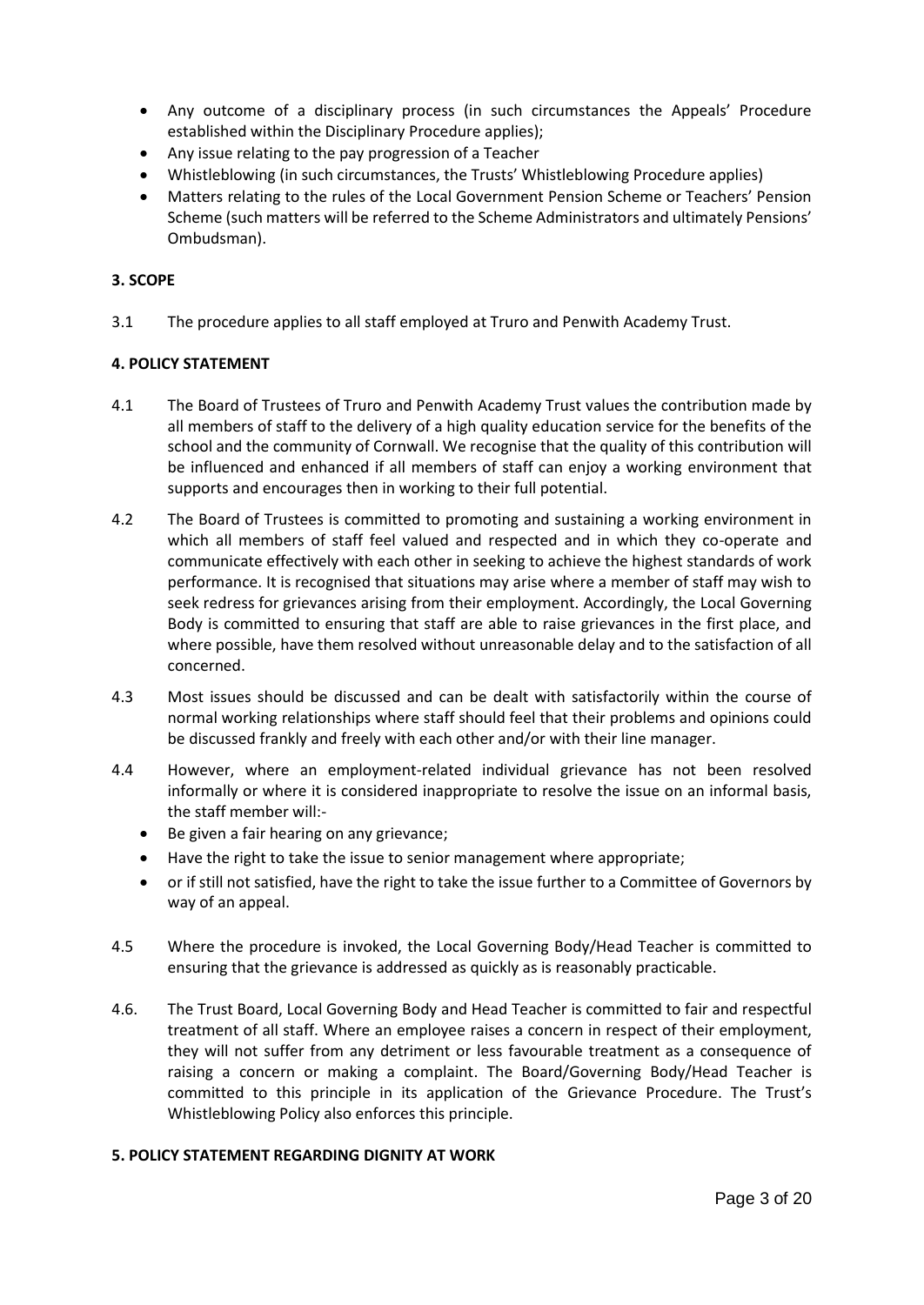- 5.1. Any language or behaviour which has the effect of undermining, humiliating or threatening another person, including harassment and bullying, is unacceptable and will be neither permitted nor condoned. We believe that most members of staff will actively support this commitment and will use language and behaviour that is consistent with our expectations. We also recognise, however, that we need to have clear arrangements in place for raising and addressing any instance of the use of language and behaviour that is incompatible with these expectations.
- 5.2. The Board/Local Governing Body will demonstrate its commitment to a working environment and working relationships that are based on respect for and recognition of the individual contribution made by all members of staff by:
	- Clearly communicating the standards that all members of staff have the right to expect and are expected to demonstrate to others in all workplace communications;
	- Equipping the Head Teacher and Managers with the knowledge and skills required to influence a positive working environment and working relationships;
	- Alerting all members of staff to the type of language and behaviour that is not acceptable and, where this occurs, how this will be dealt with;
	- Identifying a range of sources of information and assistance for members of staff to help them decide what to do if they experience unacceptable language or behaviour;
	- Recognising a Grievance Complaints' Procedure that establishes appropriate informal and formal arrangements for members of staff to raise instances of unacceptable language or behaviour as set out in this Policy and Procedure document;
	- Ensuring that complaints are handled sensitively and are fully investigated through appropriate procedures.
- 5.3 Further information and guidance on the definitions of bullying and harassment is provided in Appendix 2.
- 5.4 The Board / Local Governing Body is committed to protecting employees against unacceptable behaviour of this nature that may be encountered by employees through contact with representatives from the wider school community in the context of their work, i.e: parents, pupils or members of the public. The processes and strategies available to the Governors for dealing with issues of this nature are set out in Appendix 3 of this policy.

#### **Procedure**

# **6. INFORMAL APPROACH AND MEDIATION**

- 6.1 Attempts should always be made to resolve workplace grievances on an informal basis. Even if the problem relates to senior management or decisions made by senior management, attempts should still be made to resolve the issue on an informal basis and directly with the person(s) concerned.
- 6.2 It is important that any issue is raised as soon as possible after the event has occurred, so that resentment or worry does not build up. Also if an investigation is required, this can take place as soon as possible in order to ensure clear and accurate details are recalled before memories' fade.
- 6.3 Where the aggrieved employee holds a grievance with a work colleague or manager, attempts should be made to meet with the other party on an informal basis to discuss the situation and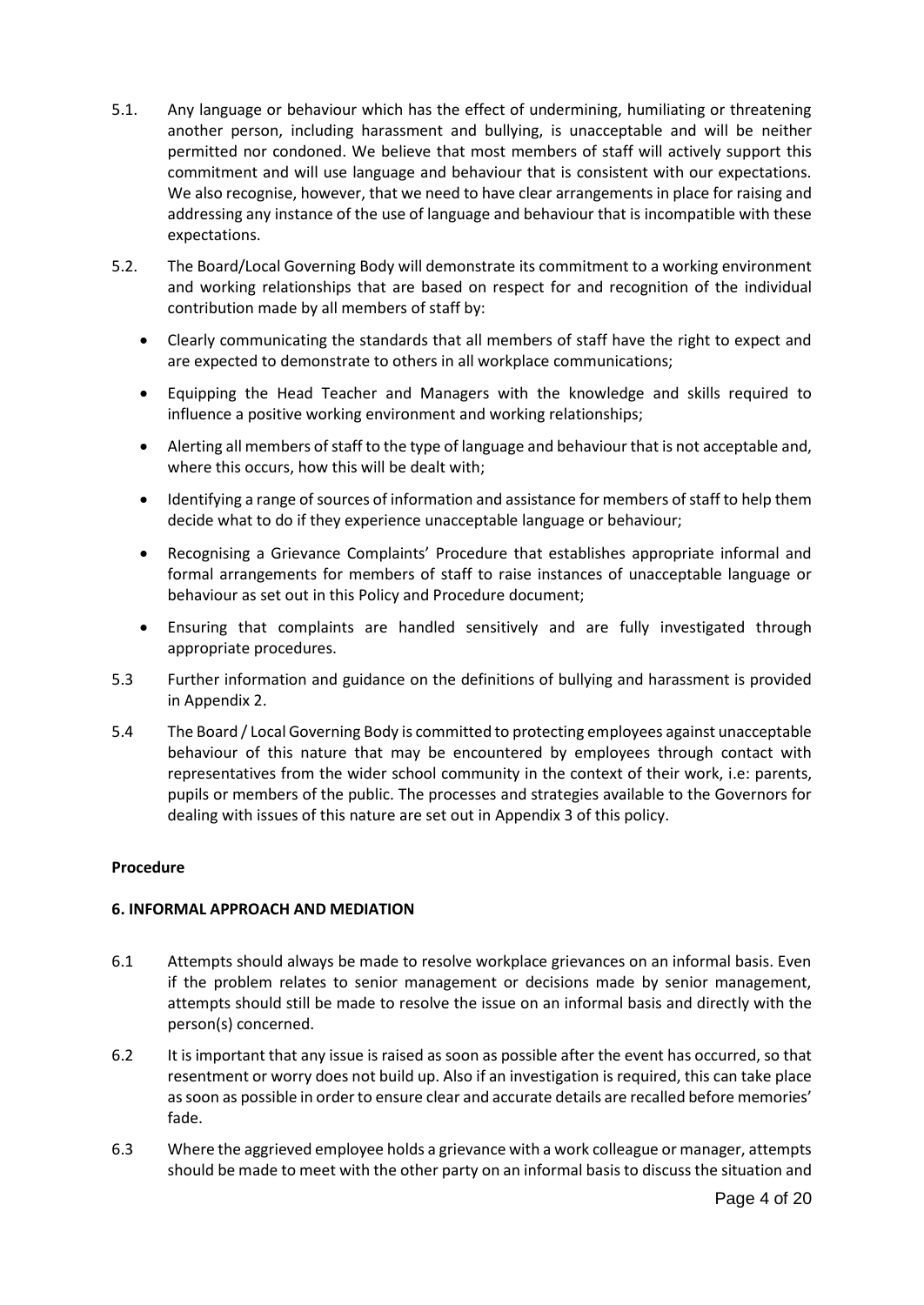attempt to resolve the concern. This informal process should be encouraged and managed by an appropriate manager or senior manager not directly involved in the case. The manager should conduct a facilitated meeting, taking into account arrangements that are mutually agreeable to all parties, in order to encourage an open dialogue between the parties with a view to resolving the concerns held by the aggrieved employee at the earliest opportunity. The aggrieved employee may request to attend an informal meeting with a trade union representative for the purpose of attempting to resolve a work-related complaint informally. Such a request will not unreasonably be refused.

6.4 As an alternative to a facilitated meeting and prior to evoking the formal procedure, formal mediation may be arranged between the relevant parties. Formal mediation can be arranged through the appointment of an independent trained mediator. Formal mediation is only a viable option where both parties agree to engage in the mediation process and agree to commit to a Mediation Agreement at the conclusion of the process. In accordance with the principles of mediation, mediation meetings are held with the two parties concerned and the mediator only. Trade union representatives or companions will not attend mediation meetings on either party's behalf. Further information on mediation is provided in Appendix 5.

#### **7. FORMAL PROCEDURE**

- 7.1 Where an employment problem is considered by the member of staff to be of a sufficiently serious nature to be termed as a 'grievance', the matter has not been resolved as a result of an informal approach or it is considered inappropriate to deal with the matter on an informal basis, the member of staff may invoke the Grievance Procedure. This procedure is designed to achieve the objectives referred to in the above policy statement in an effective and efficient manner.
- 7.2 It will not normally be considered appropriate for an employee to pursue a formal grievance unless first of all the issue has been raised with his or her line manager and informal resolution has been considered where appropriate.
- 7.3 An employee wishing to invoke the Procedure should normally raise their concerns within 20 Trust days of the event or the latest in a series of events that has resulted in the grievance. Early notification of a grievance will help ensure early resolution.
- 7.4 At all stages of the formal procedure, the member of staff raising the grievance is entitled to take advice from and/or be accompanied or represented by a workplace colleague or trade union representative. Staff are encouraged to consult their trade union representatives or professional associations prior to invoking the grievance procedure.
- 7.5 Where the member of staff chooses not to be accompanied or represented by a trade union representative or workplace colleague it will be noted in the written summary that representation was offered and declined.
- 7.6 The Board/Local Governing Body/Head Teacher is committed to addressing employee grievances in a timely manner and in all cases will endeavour to adhere to the time limits referred to throughout this Procedure. However, parties may, by mutual agreement, modify the time limits referred to in the Procedure.
- 7.7 In certain circumstances this may not be practicable, for example, delays in convening meetings due to school holiday periods and complex cases requiring lengthy investigations. In the interests of best practice, fair treatment and the health and wellbeing of staff, meetings may be held during school holidays with the agreement of all parties (ie: the staff member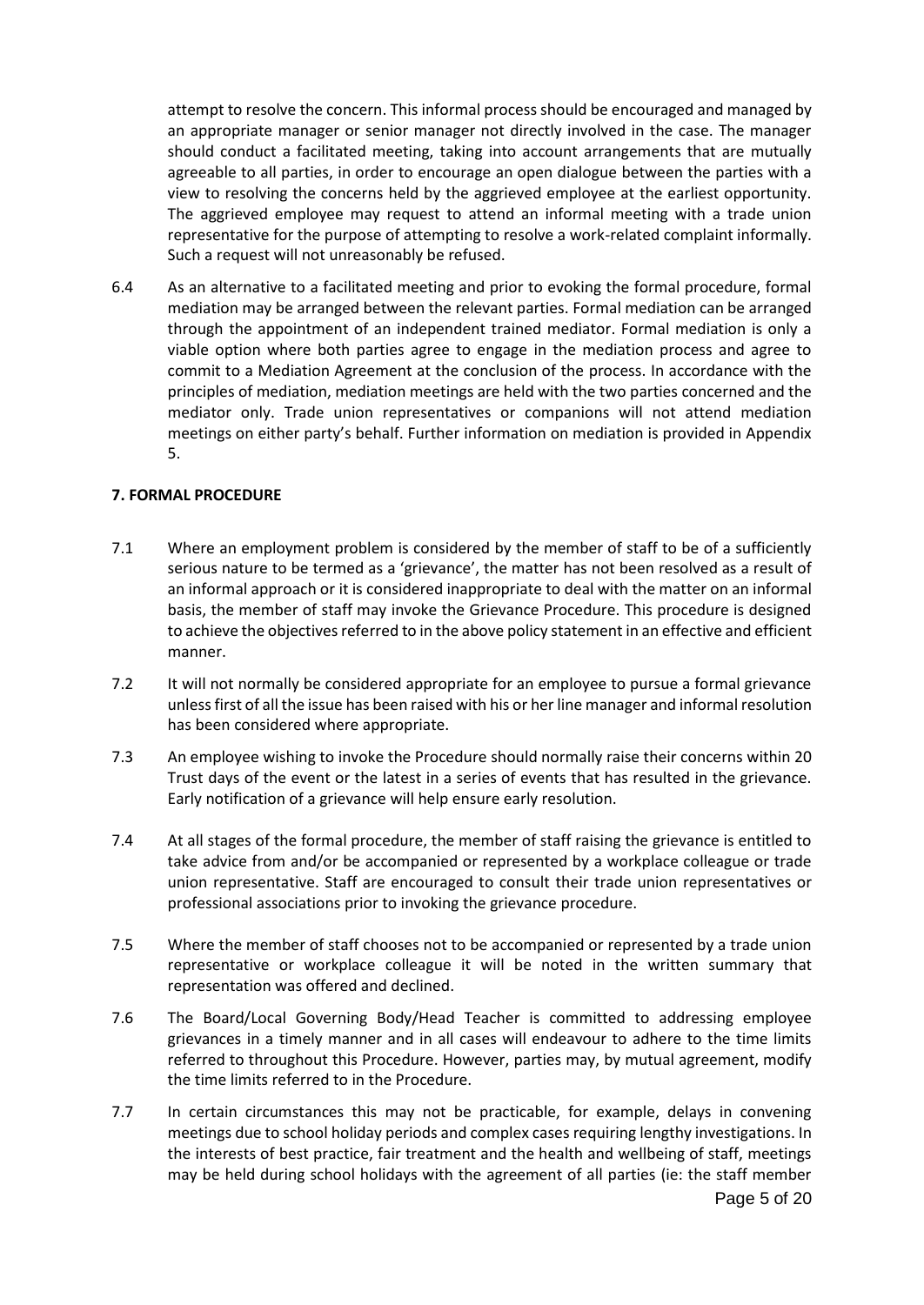concerned, trade union representative/workplace colleague, investigating manager/Local Governor). If however this is not agreeable to any party, the employee will be kept informed of the progress of the Procedure.

#### 7.8. **Stage One**

- 7.8.1 If a member of staff has a work-related concern and the matter cannot be resolved informally, they should raise the matter formally with their line manager by completing the Grievance Form (see Appendix 1). Where the concern relates to the line manager, they should raise the matter with the Head Teacher or appropriate member of the senior management team by completing the Grievance Form. It is recommended that the employee contact their trade union representative for advice and support in initiating the formal Grievance Procedure.
- 7.8.2 If the employee's concern relates to a senior manager or Head Teacher, the formal Procedure will be invoked at Stage 2 (see para 7.9).
- 7.8.3 On notification of a formal grievance, the manager to which the concern was raised will, as soon as possible, arrange an investigatory meeting with the employee. This meeting will normally take place within **ten Trust days** of notification of the grievance (subject to para 7.6). The employee may attend the meeting accompanied by a work colleague or a trade union representative.
- 7.8.4 At the meeting the manager will listen to the details of the grievance and will endeavour to devise an appropriate resolution. In the event of the requirement for further investigation to be undertaken, the manager will clarify this at the close of the meeting and give an indication of the likely timescales required for the completion of the investigation. The manager will arrange for notes of the meeting to be taken, copies of which will be provided to all parties.
- 7.8.5 Once the manager hearing the grievance has completed any further investigation required and reached a decision, the outcome of the grievance will be confirmed, including any proposed resolutions, in writing to the employee.
- 7.8.6 Normally, written confirmation of the outcome of the grievance will be provided within **5 Trust days** of the grievance meeting, with the exception of cases where further investigation is required. In such circumstances, the manager hearing the case will determine an appropriate timescale with due consideration to the need for a swift resolution whilst allowing sufficient time to conduct the necessary additional investigations.
- 7.8.7 In exceptional circumstances, where the staff member considers that the issue is not appropriate to raise with their immediate line manager, senior management representative or Head Teacher, they may initiate the formal Procedure at Stage Two. Circumstances where it may be appropriate to invoke the Procedure at Stage 2 would include situations where the resolution sought may require the authority of the Local Governing Body.

#### 7.9. **Stage Two**

Page 6 of 20 7.9.1 If the staff member is not satisfied with the outcome of the grievance determined at Stage 1 of the Procedure, disagrees with the decision that was made at the meeting or cannot accept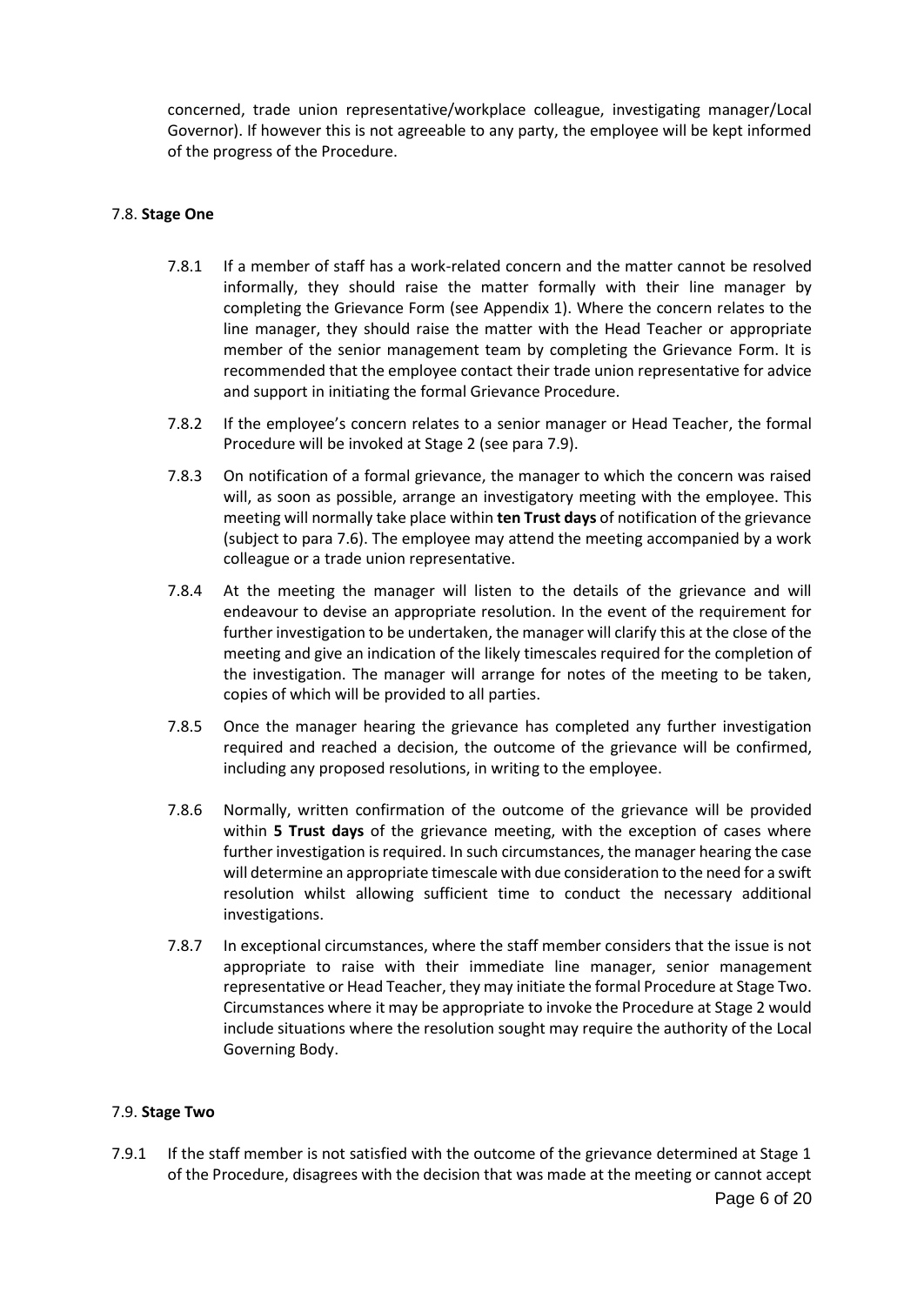the proposed period before action is to be taken, they may decide to refer the matter to Stage 2 of the procedure by referring the matter to a Committee of Governors. Additionally, there may be circumstances, which are considered to be sufficiently serious to warrant the consideration of the Governing Body, in which case the Procedure should be invoked at Stage 2.

Where an employee raises a grievance against the Head Teacher, such matters will be automatically considered by the Governors at Stage 2 of the Grievance Procedure.

- 7.9.2 A Panel of Governors from the Local Governing Body will hear grievances raised under Stage 2 of the Procedure.
- 7.9.3 To invoke Stage 2 of the Procedure, the employee must confirm in writing the details of the grievance by completing the Grievance Form (Appendix 1), or by confirming in writing the reasons for continued dissatisfaction in respect of the outcome of the grievance at Stage 1 of the Procedure. The written confirmation for invoking the Procedure at Stage 2 should be addressed to the Chair of Governors of the Local Governing Body.
- 7.9.4 Where Stage 2 of the Grievance Procedure is invoked as a consequence of the employee's concern not being resolved to his/her satisfaction at Stage 1 of the Procedure, this must be confirmed in writing to the Chair of Governors within **10 Trust days** of receipt of the written outcome at Stage 1 of the Grievance Procedure.
- 7.9.5 Where Stage 2 of the Procedure is invoked as the first stage of recourse, the employee is required to complete the Grievance Form as a means of initiating the formal Procedure within **20 Trust days** of the event or the latest in a series of events representing the employee's concerns. The employee should submit the Grievance Form to the Chair of Governors of the Local Governing Body.

It is recommended that the employee contact their trade union representative for advice and support in initiating the formal Grievance Procedure.

7.9.6 On notification of a formal grievance at Stage 2 as the first stage of recourse, the Chair of Governors will appoint a representative on behalf of the Governing Body as an investigating officer to investigate the employee's concerns. It is recommended that the Chair of Governors also contact the Trust's HR advisors to consider the appropriateness of appointing a particular representative to assist the investigating officer. The investigating officer will arrange an investigatory meeting with the employee as soon as possible.

This meeting will normally take place within **10 Trust days** of notification of the grievance (subject to para 7.6). The employee may attend the meeting accompanied by a work colleague or a trade union representative.

- 7.9.7 Following the investigation meeting, the investigating officer may undertake further investigations as is deemed appropriate to ascertain the full facts. Having ascertained the full information, the investigating officer will complete an investigation report.
- 7.9.8 Where Stage 2 is invoked as a consequence of an employee's dissatisfaction with the outcome determined at Stage 1 of the Procedure, a Panel of Governors will be convened for a grievance hearing at Stage 2 within **20 Trust days** (where practicable) of receipt of the employee's written notification of his/her dissatisfaction with the outcome determined at Stage 1.

Additionally, where the circumstances of the concern are such that the matter is addressed at Stage 2 from the outset, the investigating officer will convene a Panel of Governors for a grievance hearing at Stage 2 within **20 Trust days** of completion of the investigation report.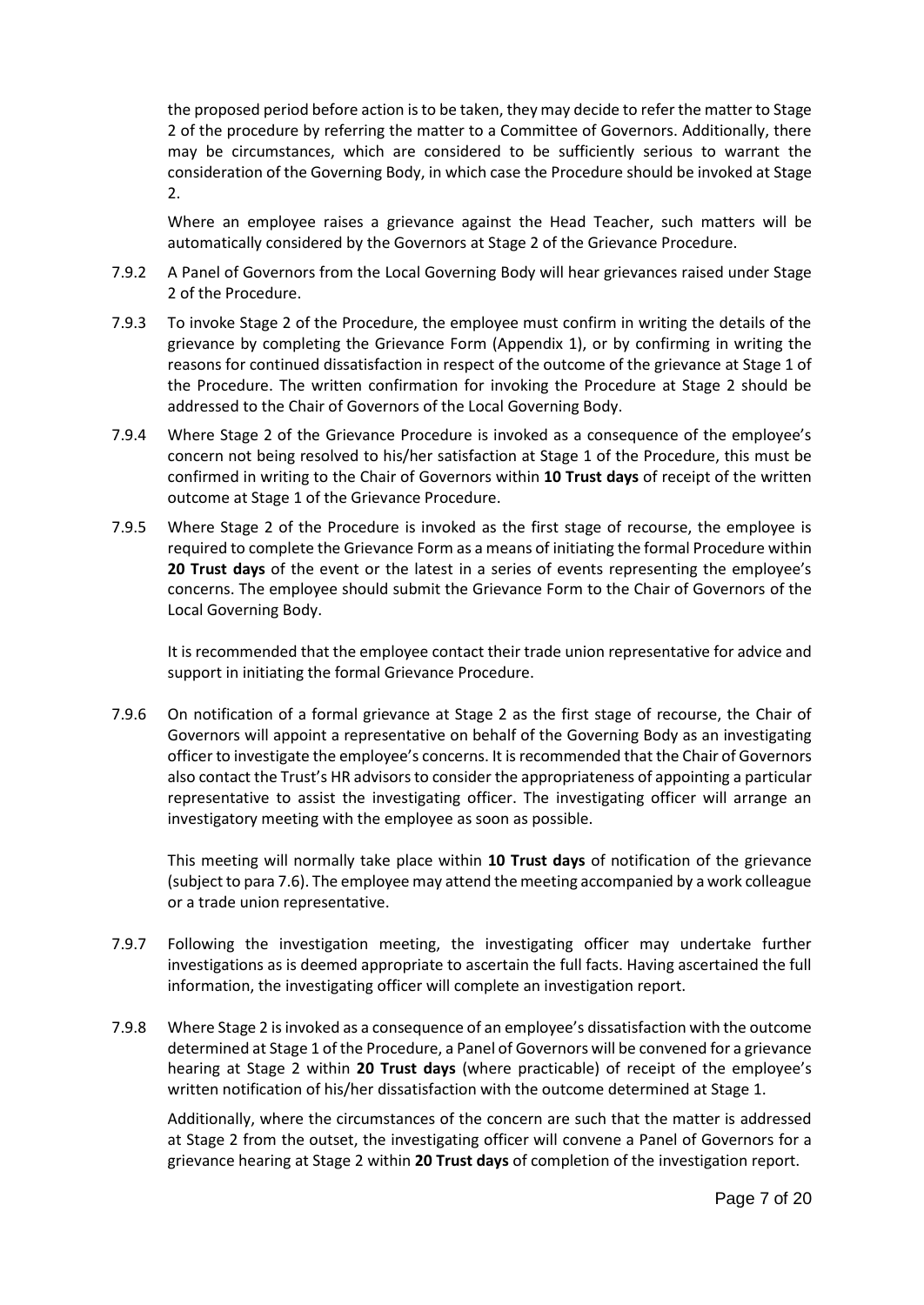- 7.9.9 Prior to the Grievance Hearing, the parties concerned will make their submissions to the Grievance Panel of Governors who should be sent all relevant documents in advance of the hearing no later than one calendar week before the grievance hearing. It is strongly recommended that the Panel of Governors invite a HR advisor to act as adviser to the Panel.
- 7.9.10 The employee will be informed of the date of the grievance hearing in writing and will be offered the opportunity to submit any documents to the Panel of Governors in advance of the hearing, but no later than five Trust days prior to the hearing. All documents to be presented at the hearing in relation to the investigation of the grievance, or documents relating to earlier considerations of the employee's grievance at Stage 1 of the Procedure where applicable, will be provided to the employee no later than **5 Trust days** prior to the hearing.
- 7.9.11 At the Grievance Hearing, the employee will have the opportunity to present his/her concerns along with any evidence or documents, which he/she considers to be pertinent to the concerns. A work colleague or a trade union representative may accompany the employee at the hearing. As an alternative to the employee presenting their case, the employee's representative may present the case on behalf of the employee.

The manager of the employee or Head Teacher has the right to present a response to the concerns or, in cases where Stage 1 has been invoked, may present information and explanation on the outcome of the Grievance at Stage 1 of the Procedure for the Governors' consideration.

- 7.9.12 The decision regarding the outcome of the grievance may be given at the hearing but will be confirmed in writing within **5 Trust days** of the hearing. If it is not possible to respond within the specified time period the employee will be given an explanation for the delay and advised when a response will be provided.
- 7.9.13 See Appendix 4 Procedure to Be Followed at a Stage Two Grievance hearing.
- 7.9.14 See Appendix 6 Flowchart of Grievance Process and Timescales.

#### **8. APPEALS**

- 8.1 The employee has the right of appeal against the outcome at Stage Two of the Grievance Procedure if dissatisfied with any aspect of the outcome.
- 8.2 A Panel of Governors comprising of Local Governors who have had no prior involvement in the case will hear grievance appeals. The Procedure to be followed at the Appeal Meeting is as set out in Appendix 4.
- 8.3 An employee wishing to exercise the right of appeal may do so by confirming his/her reasons for appeal in writing to the Chair of Governors within **5 Trust days** of receipt of the written outcome of the Grievance at Stage 2 of the Procedure.
- 8.4 The Appeals' Panel of Governors will hold the appeal, where practicable, within **20 Trust days** of the receipt of the written request for an appeal. The employee will be informed of the date of the appeal hearing in writing and will be offered the opportunity to submit any documents to the Panel of Governors in advance of the hearing, but no later than **5 Trust days** prior to the hearing.
- 8.5 The manager/Head teacher previously involved in addressing the grievance will also have the opportunity to make submissions to the Appeals' Panel of Governors in response to the employee's appeal. The Appeals' Panel of Governors should be sent all relevant documents in advance of the hearing no later than **one calendar week** before the hearing. It is strongly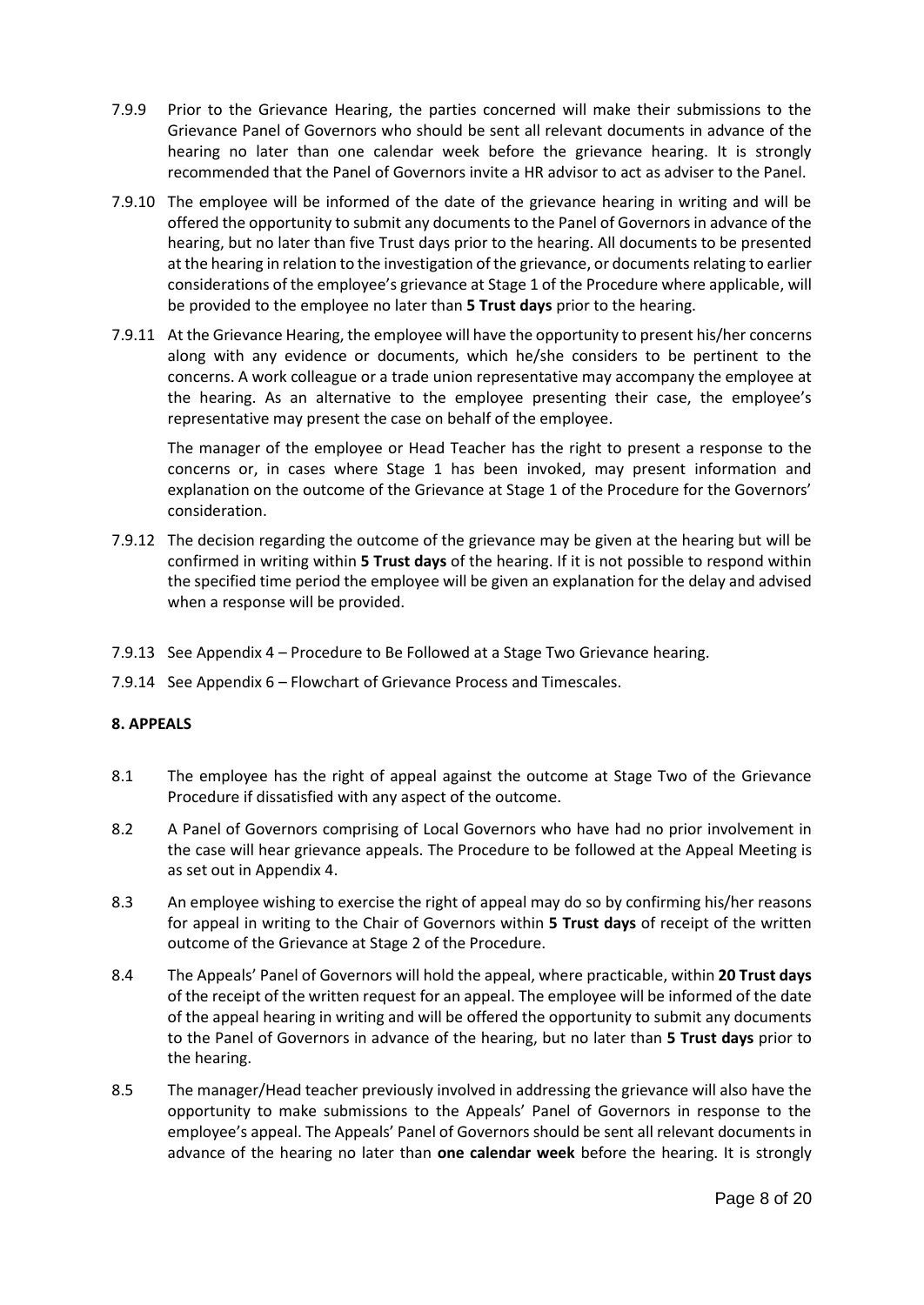recommended that the Panel of Governors invite a representative from the Trust's HR advisors to advise as appropriate.

- 8.6 All documents to be presented at the hearing in relation to the appeal will be provided to the employee no later than **5 Trust days** prior to the hearing.
- 8.7 At the Appeal Hearing, the employee will have the opportunity to present their reasons for dissatisfaction with the outcome of the grievance process determined at the previous stages of the Procedure, along with any evidence or documents, which he/she consider to be pertinent to his/her grounds of appeal.

If appropriate, the manager of the employee or Head Teacher may present a response to the appeal that may include presentation of information on the outcome of the grievance at earlier stages of the Procedure for the Panel's consideration.

- 8.8 The decision regarding the outcome of the appeal may be given at the hearing but will be confirmed in writing within **5 Trust days** of the hearing. If it is not possible to respond within the specified time period the employee will be given an explanation for the delay and advised when a response will be provided.
- 8.9 The decision of the Appeal Committee of Governors is final.

#### **9. HEAD TEACHER'S GRIEVANCES**

- 9.1 Where the Head Teacher has a grievance, they should first endeavour to resolve the matter by direct approach to the relevant person. If the grievance remains unresolved and arises from actions/decisions of the Local Governing Body, they should initially seek to resolve it in discussion with the Chair of the appropriate Committee.
- 9.2 Should the grievance remain unresolved, the Head Teacher should lodge the formal grievance in writing to the Chair of the Governing Body and notify the Trust CEO.
- 9.3 The Chair of Governors will arrange a Grievance Hearing chaired by a Committee of Governors as per paragraph 7.9 (points '7.9.3' & '7.9.8' to '7.9.13') above, within **20 Trust days** (where practicable) of receipt of written notification of the grievance. The Procedure for the Hearing will be as set out in Appendix 4.

The Panel of Governors convened to consider grievances raised by the Head Teacher shall comprise of no less than three Local Governors, and will not normally include any staff governor representative.

- 9.4 The Head Teacher, and any other staff member who may be involved, is entitled to be accompanied at the meeting, by a workplace colleague or a trade union representative.
- 9.5 If the grievance is still unresolved, the Head Teacher may appeal to the Appeals' Committee of the Governing Body in accordance with paragraph 7 of this Procedure. The Head Teacher must confirm the grounds for appeal in writing, within **5 Trust days** of receipt of the outcome of the grievance at the previous stage of the Procedure. The Appeal's Panel of Governors established in accordance with paragraph 7 and 8.3 will hear the appeal, where practicable, within **20 Trust days** of receipt of the written notification of the appeal. The Appeals' Panel of Governors shall comprise no less than three Governors who have had no prior involvement in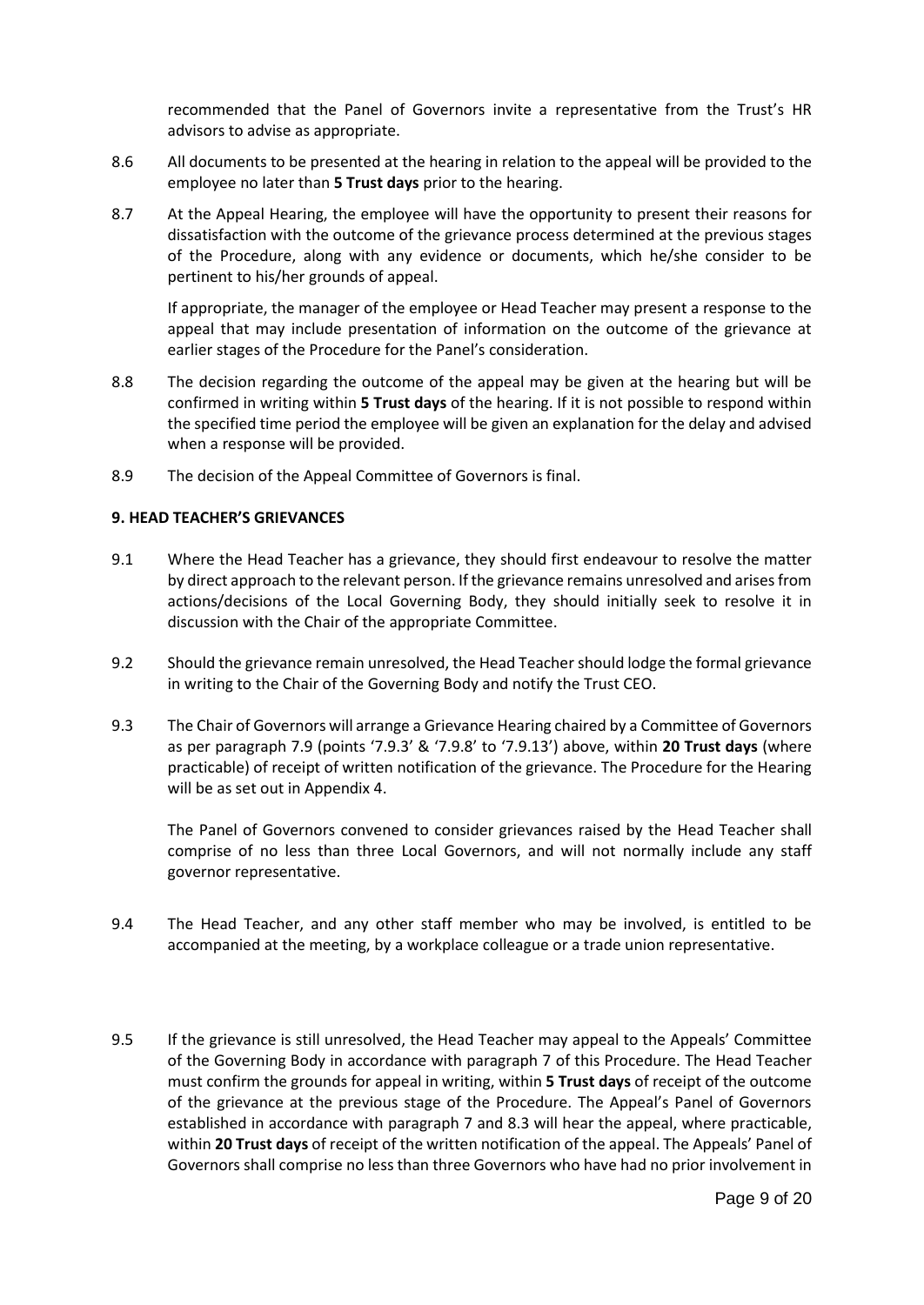the case. The decision of the Appeals' Panel of Governors will be given at the hearing and confirmed in writing within **5 Trust days**.

- 9.6 The decision of the Appeals' Panel of Governors will be final.
- 9.7 At any Stage of the procedure, the Head Teacher is recommended to seek advice from an appropriate source such as their professional association. For the advice to be as informed and effective as possible, it may be necessary to provide to them copies of all documentation associated with the grievance.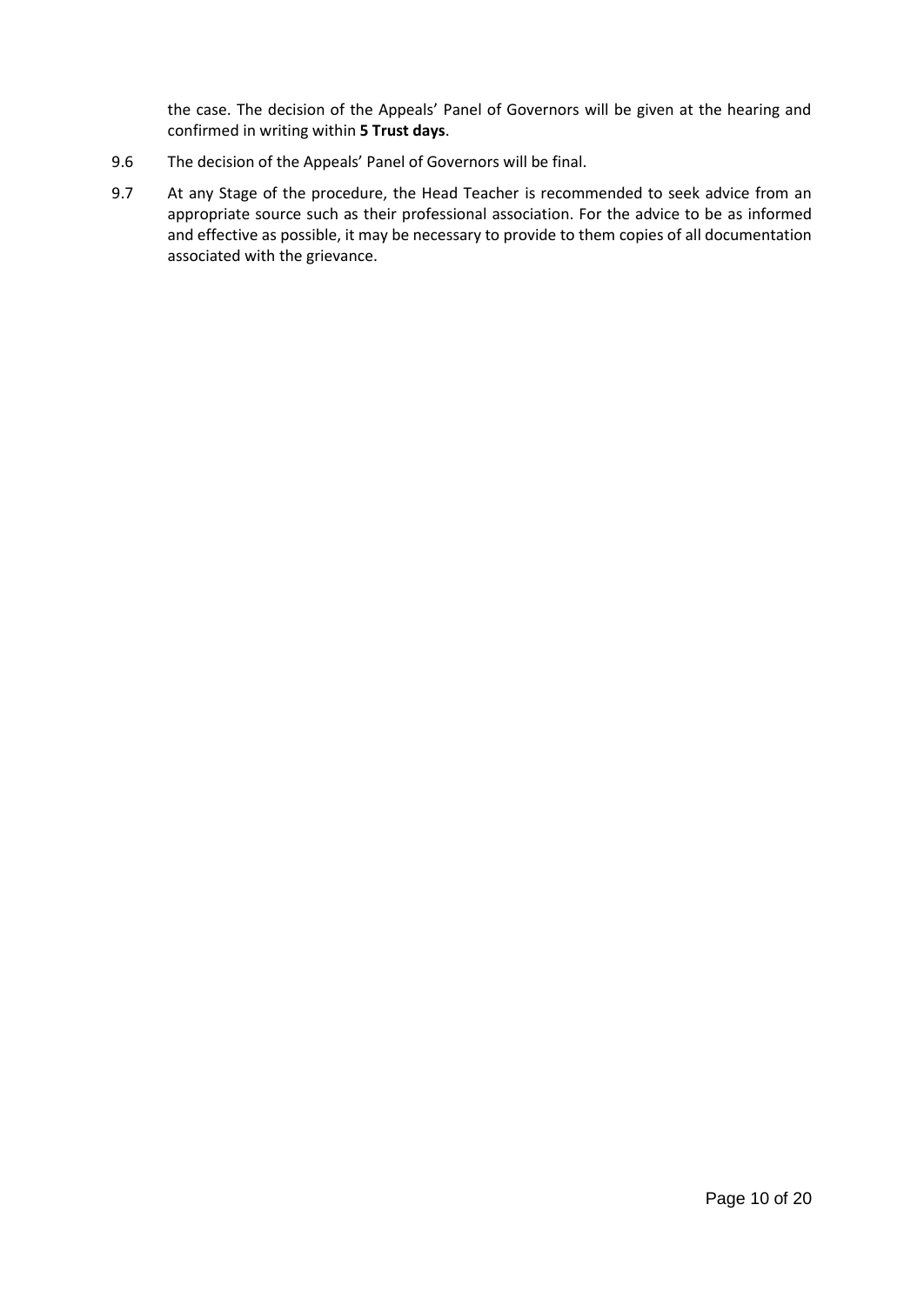#### **STRICTLY PRIVATE & CONFIDENTIAL - STATEMENT OF GRIEVANCE**

To be completed by the employee to instigate a Formal Grievance. (The formal procedure should only be used when attempts at informal resolution have been tried and not succeeded.)

| Name:                   | Academy:<br>Section: |
|-------------------------|----------------------|
| Job title:              | e-mail:              |
| Line manager:           | e-mail:              |
| Name of representative: | e-mail:              |

1. Brief outline of the nature and reason for the grievance:

2. I have discussed this matter informally with my line manager and/or senior manager (if appropriate) but I am still dissatisfied because:

3. What specific action would you like taken in order to resolve this issue?

4. Please give names of any witnesses who may be able to offer further information.

5. I am prepared to consider mediation prior to invoking this formal Stage: Yes/No (delete as applicable)

If you are not prepared to consider mediation, please explain your reasons if you are able to do so.

Date: ………………………….

#### **To be completed by the employee's line manager on receipt of grievance\*:**

(\*NB: where complaint relates to the employee's line manager, it is not applicable for this section to be completed)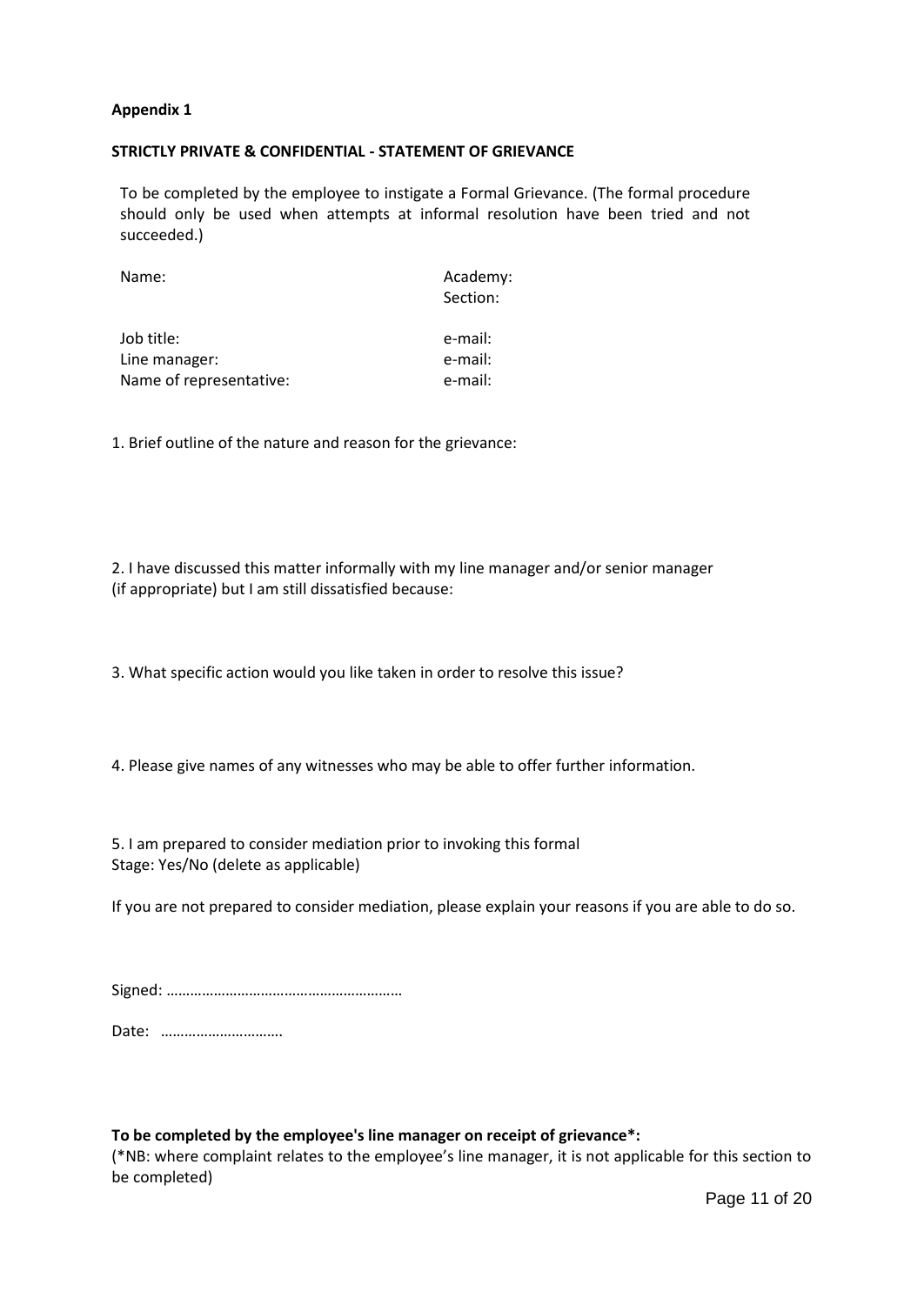a) Details of discussions held in an attempt to resolve the issue informally (or at stages 1 or 2), please provide dates of any meetings and notes where available

Line manager – Name: ...........................................

Signature: …………………………………..

Date: .......................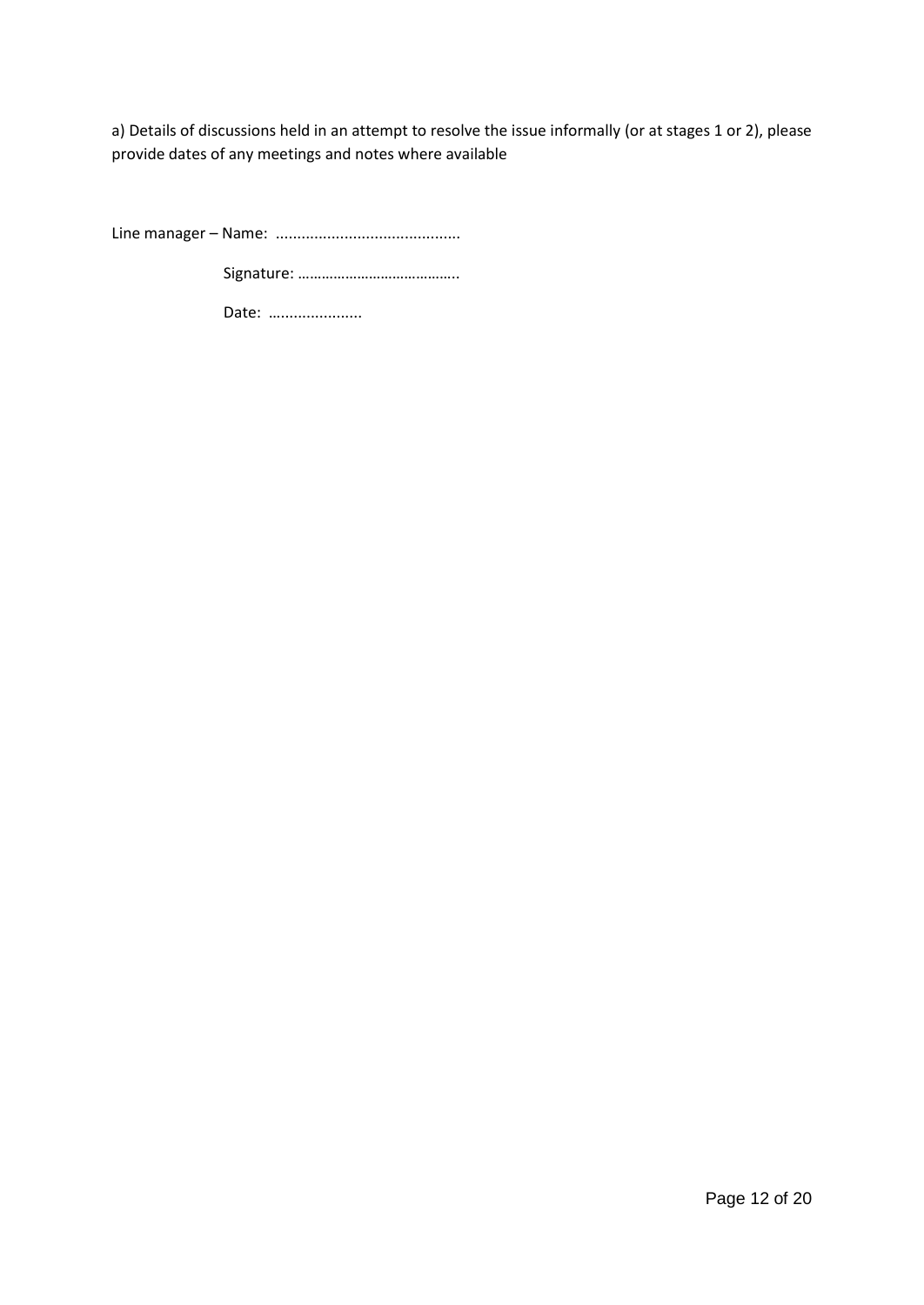#### **Bullying & Harassment – Guidance & Definitions of unacceptable behaviour**

Unacceptable behaviour can generally be described as bullying or harassing language and behaviour that is unwanted and which a person finds intimidating, embarrassing, humiliating or offensive.

An individual may be exhibiting this language or behaviour consciously or unconsciously, ie they may or may not be intending to bully/harass. However, the intention or non-intention to bully/harass should not be the determining factor in assessing whether or not someone has been exposed to bullying/harassment – it is the deed itself and the impact on the recipient that determines this. More specific information concerning bullying and harassment is given below.

#### **Bullying**

Bullying is the use of language or behaviour either publicly or in private, which has the effect of threatening, humiliating, undermining or demeaning the recipient. Typically it consists of a series of incidents that may be trivial in themselves but have a cumulative effect on the recipient. It may arise between individual colleagues, between a group of employees and a colleague or between a manager and a subordinate.

Bullying differs from harassment in that the focus is less likely to be on a specific feature of an individual, such as gender, race or disability, than on the competence, or alleged lack of competence, of the person being bullied.

Specific examples of bullying behaviour include:

- exclusion or victimisation of an individual;
- unfairly withholding information that has an impact on a person's performance;
- constant changing of work deadlines or work guidelines to specifically undermine an individual's effectiveness;
- repeated accusation of making errors without justification;
- humiliating someone in front of others;
- deliberately ignoring opinions/views of an individual;
- removing areas of responsibility without justification;
- verbal, physical threats or intimidation;
- copying memos that are critical about someone to others who do not need to know;
- overbearing supervision/excessive monitoring or work without justification;
- deliberately undermining a competent worker by overloading them;
- preventing individuals progressing by intentionally blocking promotion or training opportunities.

This is not an exhaustive list.

#### **Harassment**

Harassment in general terms is unwanted conduct affecting the dignity of men and women in the workplace and includes any verbal or physical abuse, unwanted behaviour or advances. This would also include any form of non-verbal harassment such as harassment via e-mail. The actions or comments are viewed as demeaning and unacceptable to the recipient. Some forms of harassment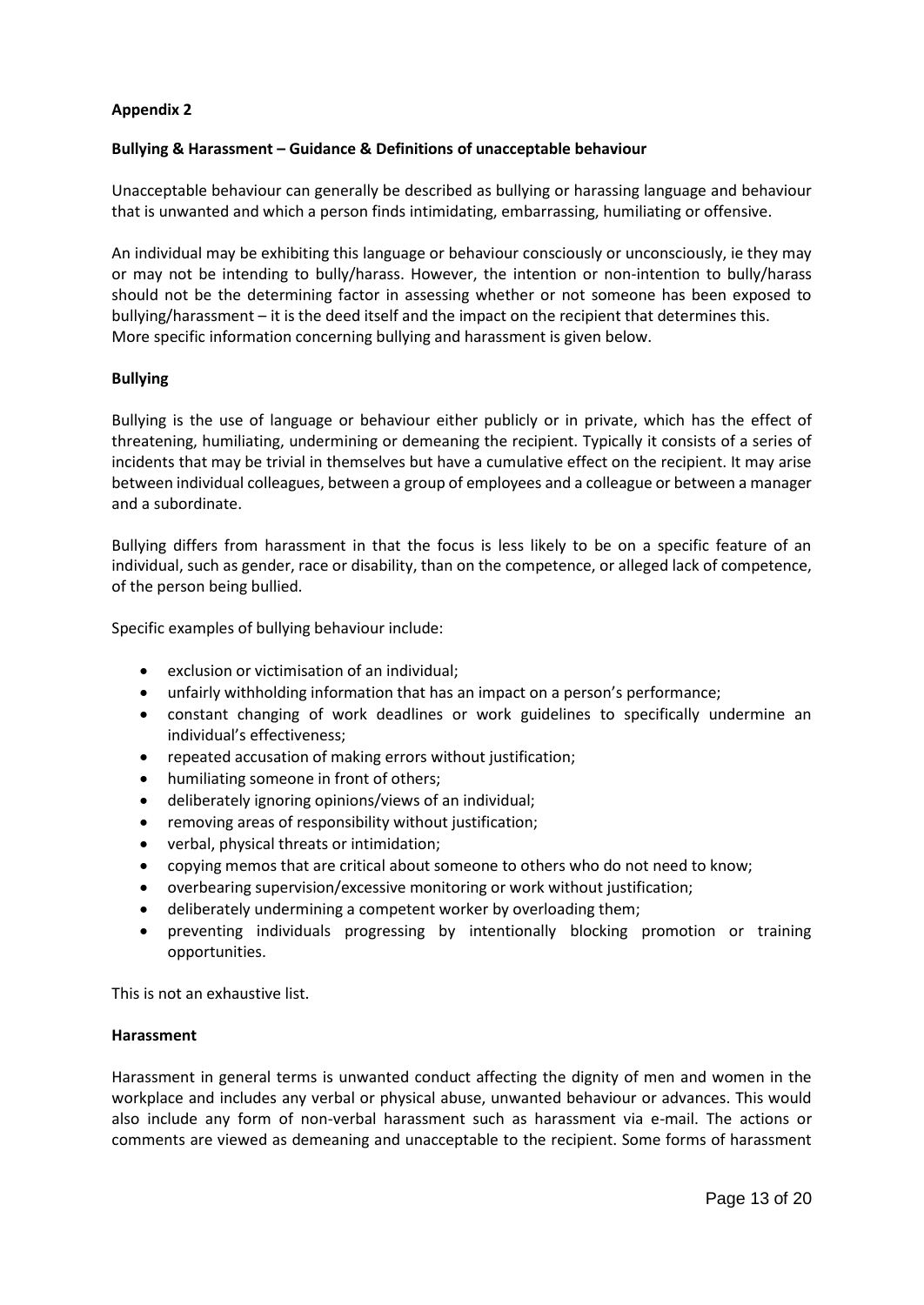can also have a specific meaning under existing legislation (eg sex, race and disability) and can amount to unlawful discrimination under the appropriate legislation.

Harassment can be on the grounds of a variety of attributes including sex, race, disability, religion, sexual orientation, age, social background, political belief and trade union membership.

Specific examples of what could be viewed as harassment in relation to these attributes include:

- demeaning/offensive remarks; displaying offensive/explicit material;
- inappropriate/abusive language;
- inappropriate stereotyping resulting in employment opportunities not being offered to an individual;
- exclusion from workplace talk/activities;
- offensive jokes;
- innuendos and teasing

This is not an exhaustive list.

#### **ADVICE AND SUPPORT**

Any member of staff who believes they are experiencing bullying or harassment may seek advice and support through various options. This includes established channels to seek advice and support (eg: through their line manager, a Governor or trade union representative).

Members of staff may also choose to seek professional support through the Trust's Occupational Health arrangements. This allows members of staff to discuss problems with a qualified counsellor. This service may also be helpful to members of staff against whom an allegation of bullying or harassment has been made.

Other assistance is available through contacting helplines that have been established by external organisations/charities, such as The Andrea Adams Trust.

Seeking advice and support through any of the channels described above enables members of staff to discuss problems in confidence, to help them decide if they are experiencing bullying/harassment and to discuss any possible strategies to cope with what they are experiencing (for example, approaching a bully/harasser to inform them that their behaviour/language is upsetting, keeping a diary of incidents and confiding in another party for support or information as to how to make a complaint).

Specific contact details are listed below.:

National Workplace Bullying Advice Line (Tel: 01235 212286) Confidential helpline dedicated to offering support and advice to individuals who believe they are being bullied at work.

Andrea Adams Trust Helpline (Tel: 01237 704900) Confidential helpline run by the UK charity dedicated to tackling workplace bullying.

Supportline (Tel: 020 8554 9004)

Offer confidential emotional support to any individual on any issue.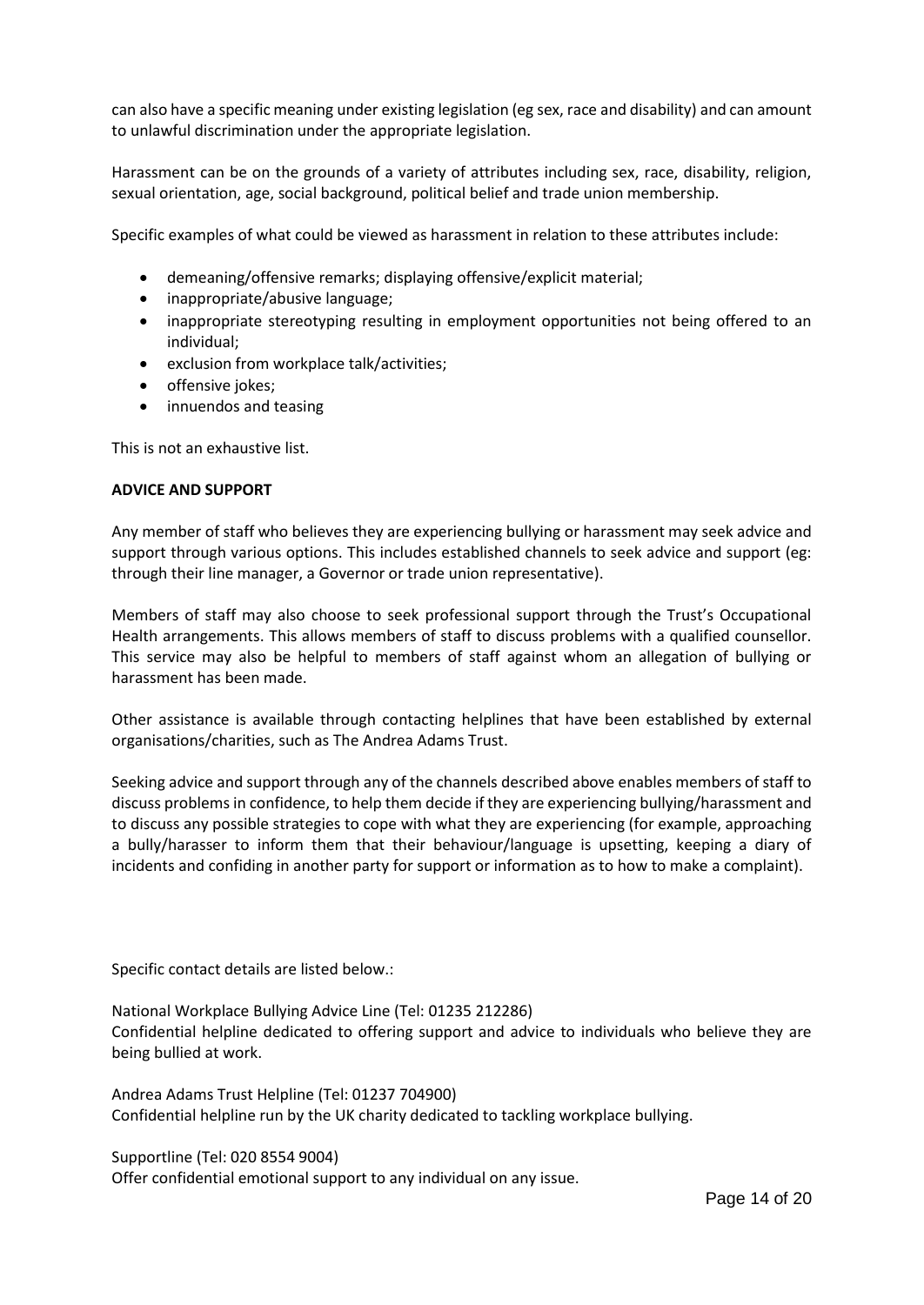Commission for Racial Equality, London & South England (Tel: 020 7939 0000) Publicly funded non-governmental body set up to tackle racial discrimination and promote equality.

Equal Opportunities Commission (Tel: 0845 601 5901) Leading agency established to eliminate sex discrimination.

Disability Rights Commission (Tel: 08457 622 633) Independent body set up to secure civil rights for disabled people.

Terence Higgins Trust (Tel: 0845 1221 200) Provides advice and guidance concerning gay/lesbian issues and HIV awareness.

Samaritans, Truro (Tel: 01872 277277)

NAHT Stress Counselling Helpline (Tel 08705 234569)/NAHT Teacherline (Tel: 08000 562561)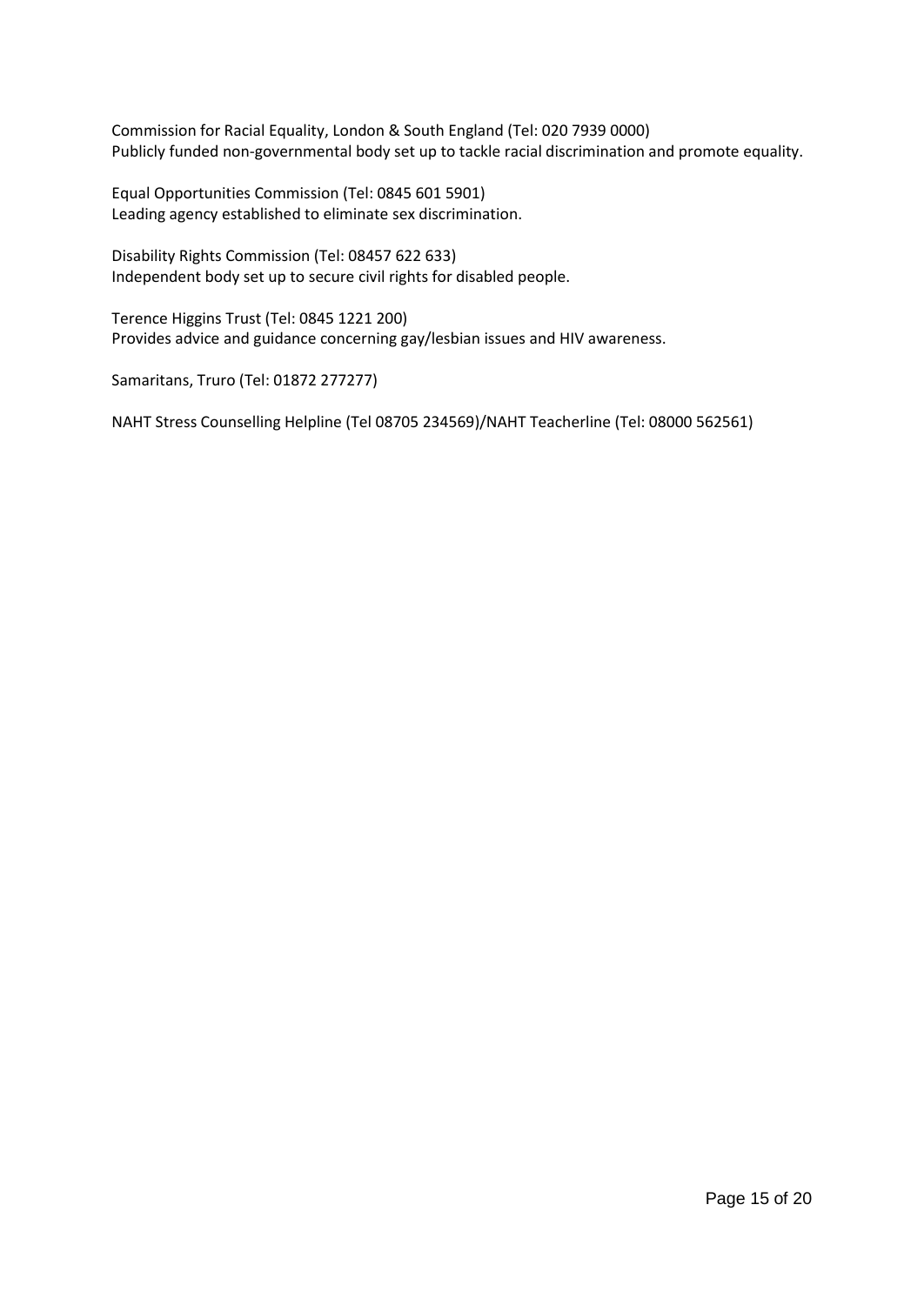Members of staff, and members of the Governing Body, may encounter bullying or harassment by pupils/parents/the public in the course of their work. Anyone experiencing such behaviour can expect the active support of the Board, Local Governing Body, Head Teacher or appropriate senior member of staff to address the situation.

The Board of Trustees and Local Governing Body is committed to protecting members of staff whilst at work and to that end must seek to identify potential areas where members of staff may be vulnerable and to reduce the associated risks. Failure to do so could constitute a failure in the Governing Body's duty of care to members of staff.

Members of staff complaining of bullying or harassment by pupils/parents/the public should report the matter to the Head Teacher. What action is taken will be a matter of management discretion. The complainant's perception of what has occurred will be taken fully into account when reaching a decision.

Members of the Governing Body who feel they are experiencing bullying or harassment by pupils/parents/the public should report the matter to the Chair of Governors.

#### **Bullying of Pupils/Parents/the Public by Members of Staff**

Bullying/harassment of pupils/parents/the public by members of staff will be dealt with under the School's Disciplinary Procedure.

#### **Bullying/Harassment Outside of Work**

Where bullying/harassment takes place outside of working hours but is in some way linked to a working relationship, members of staff and the Governing Body are still entitled to raise the issue and make use of the informal or formal procedure of this policy.

#### **Criminal Offences**

If a criminal offence such as harassing phone calls, physical assault or indecent exposure takes place in the workplace, nothing in this policy is intended to prevent or dissuade an individual from contacting the police.

#### **Anonymous Allegations**

This policy and procedure encourages members of staff to put their name to complaints. Anonymous allegations are difficult to substantiate/prove and will only be investigated further where there is a serious allegation, which is linked to the categories listed in relation to the Trust's Whistleblowing Procedure. If there is insufficient evidence to precede the allegation will not be investigated.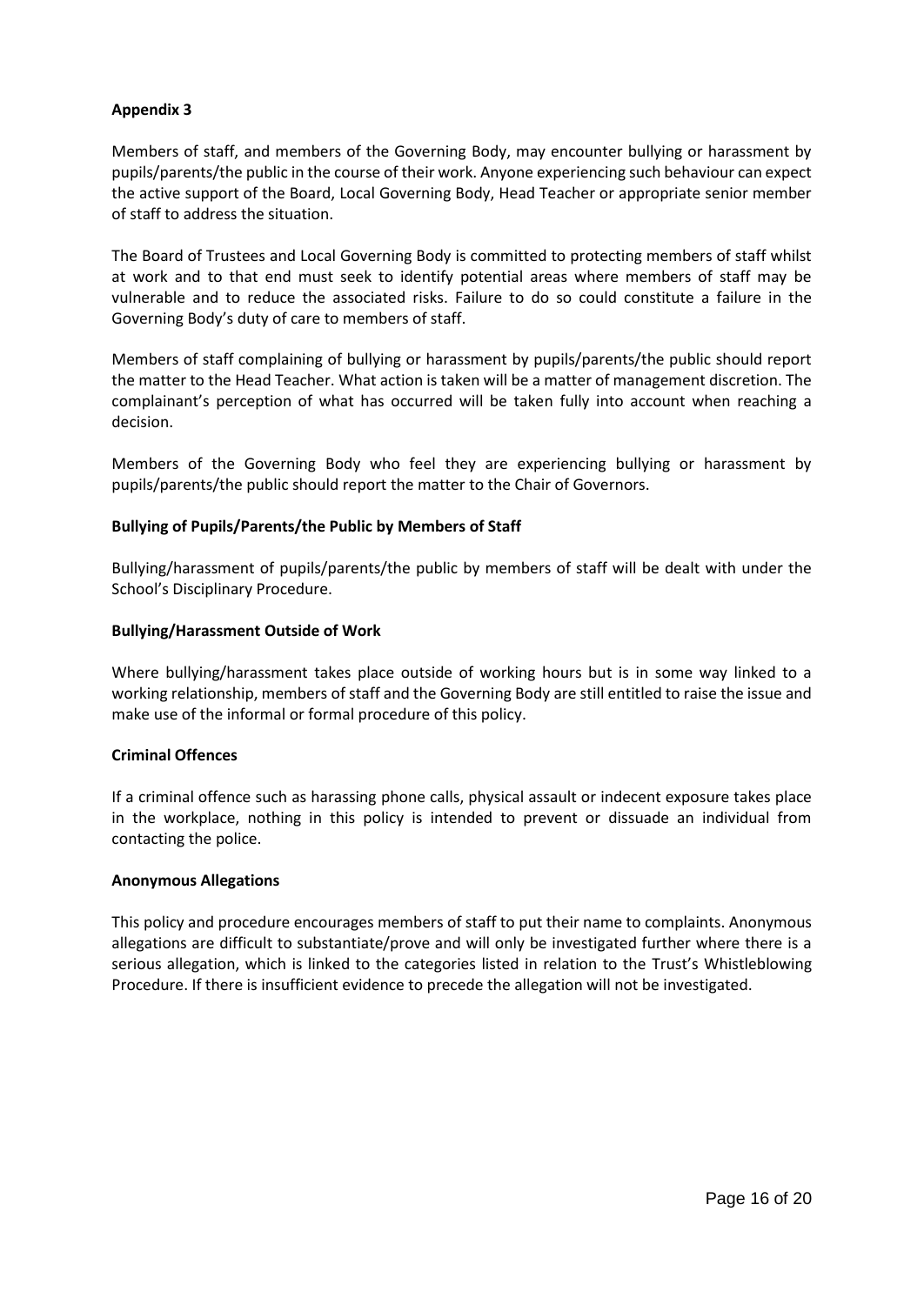# **Procedure to be adopted at Stage 2 Grievance Hearings and Grievance Appeal Hearings heard by the Head Teacher (Deputy) or a Committee of the Governing Body**

- The aggrieved employee (or his/her representative) shall put forward the grievance.
- The line manager/investigating officer shall have the opportunity to ask questions of the aggrieved employee (or his/her representative) and any witnesses called in support.
- 1. The Head Teacher (Deputy) or Committee of the Governing Body may ask questions of the aggrieved employee (or his/her representative) and witnesses. Witnesses called by the aggrieved employee shall withdraw after having given evidence.
- 2. The line manager/investigating officer shall respond, giving the reason for not upholding the grievance at an earlier stage in the procedure.
- 3. The aggrieved employee (or his/her representative) shall have the opportunity to ask questions of the line manager/investigating officer and witnesses called in support.
- 4. The Head Teacher (Deputy) or Committee of the Governing Body may ask questions of the line manager/investigating officer and witnesses. Witnesses called by the line manager/investigating officer shall withdraw.
- 5. The aggrieved employee (or his/her representative) shall have the opportunity to sum up the case, if desired.
- 6. The line manager/investigating officer shall sum up his/her views on the matter, if desired.
- 7. The aggrieved employee, representative and line manager/investigating officer shall withdraw.
- 8. The Head Teacher (Deputy) or Committee of the Governing Body and adviser shall deliberate in private, only recalling the line manager/investigating officer and the aggrieved employee to clear points of uncertainty on evidence already given. If recall is necessary both parties shall return, even if only one party is concerned with the point giving rise to doubt.
- 9. The Head Teacher (Deputy) or Committee of the Governing Body may announce their decision at the hearing, but will confirm their decision in writing within five Trust days (one calendar week)of the hearing.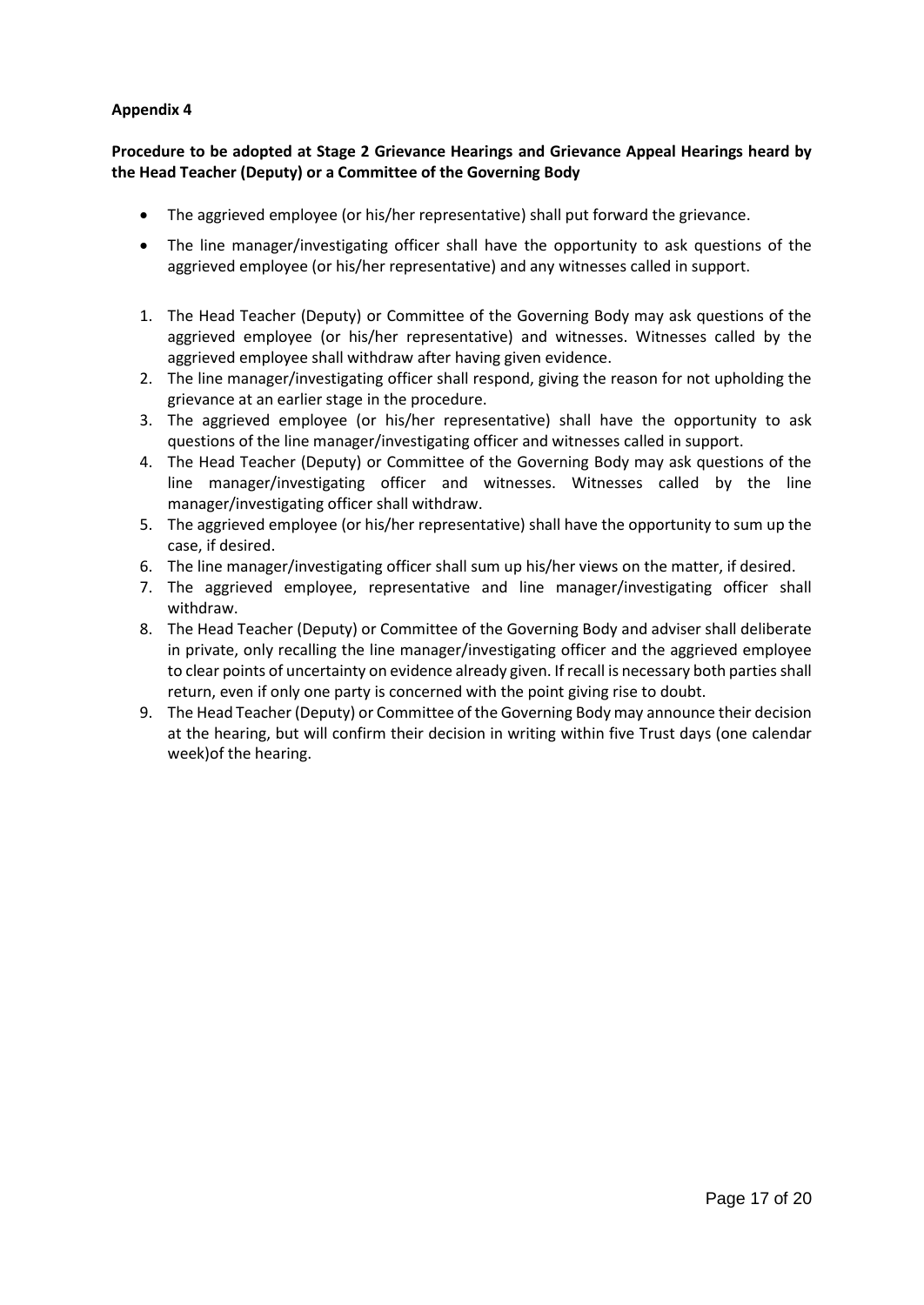# **Mediation**

Mediation can provide an early informal process for resolving conflict between staff by involving an independent impartial person who will help two individuals or groups reach an acceptable and realistic solution.

The aim is for mediation to be the first choice for resolving conflict, making the use of formal grievance procedures unnecessary, or a last resort. The advantage of mediation is the range of possible outcomes and the flexibility that it offers both parties, taking into account the fact that, very often, both parties must continue to work together on a daily basis.

Mediation is a highly effective method of resolving grievances, when the issue has not been resolved by informal discussion. It is strongly recommended that mediation is used before proceeding to the formal grievance procedure.

Refusal to participate in mediation will not bar employees from invoking the formal Grievance Procedure but it is recommended as a useful and constructive way of resolving issues, especially as both parties will usually have to remain working together at the end of the process.

#### **Principles of Mediation**

Mediation is a voluntary process which seeks to resolve complaints at an early stage and to provide an opportunity for the respective parties to discuss and search for alternative solutions together. It requires the individuals to take responsibility for the consequences of their decisions. In this respect it is an ideal way of addressing issues before formal grievance processes are put into place. Mediation may also be used during the formal process of grievance resolution providing all parties agree to this approach. Mediation is not prescriptive. It helps the parties involved to make progress in resolving their differences. It does not make judgments or determine outcomes.

#### **How does Mediation work in practice?**

A mediator will usually meet the parties separately, perhaps more than once and then bring the parties together. At the separate meetings the Mediator will ask questions to establish the nature of the complaint and any underlying causes. They will also explain their role, the rules of confidentiality, the steps in the mediation process and ask if the parties have any ground rules they wish to put forward for the joint meeting.

At the start of the joint mediation meeting the mediator will remind the parties of the mediator's role, mediation process, confidentiality and any agreed ground rules. The mediator will help facilitate the discussion between parties and, get people talking and listening and support them in reaching a joint agreement.

Part of the mediator's role is to help the parties explore the perceptions each individual or group has of the conflict – getting behind the emotion and focusing on the key issues and concerns. The mediator will help the parties identify the critical issues and barriers to resolution and facilitate discussion in order for the parties to identify practical solutions. **Mediation Meetings** 

The mediator will arrange a suitable venue and make arrangements for the parties to attend in a confidential and secure manner. The mediator will welcome the parties, set the scene and check that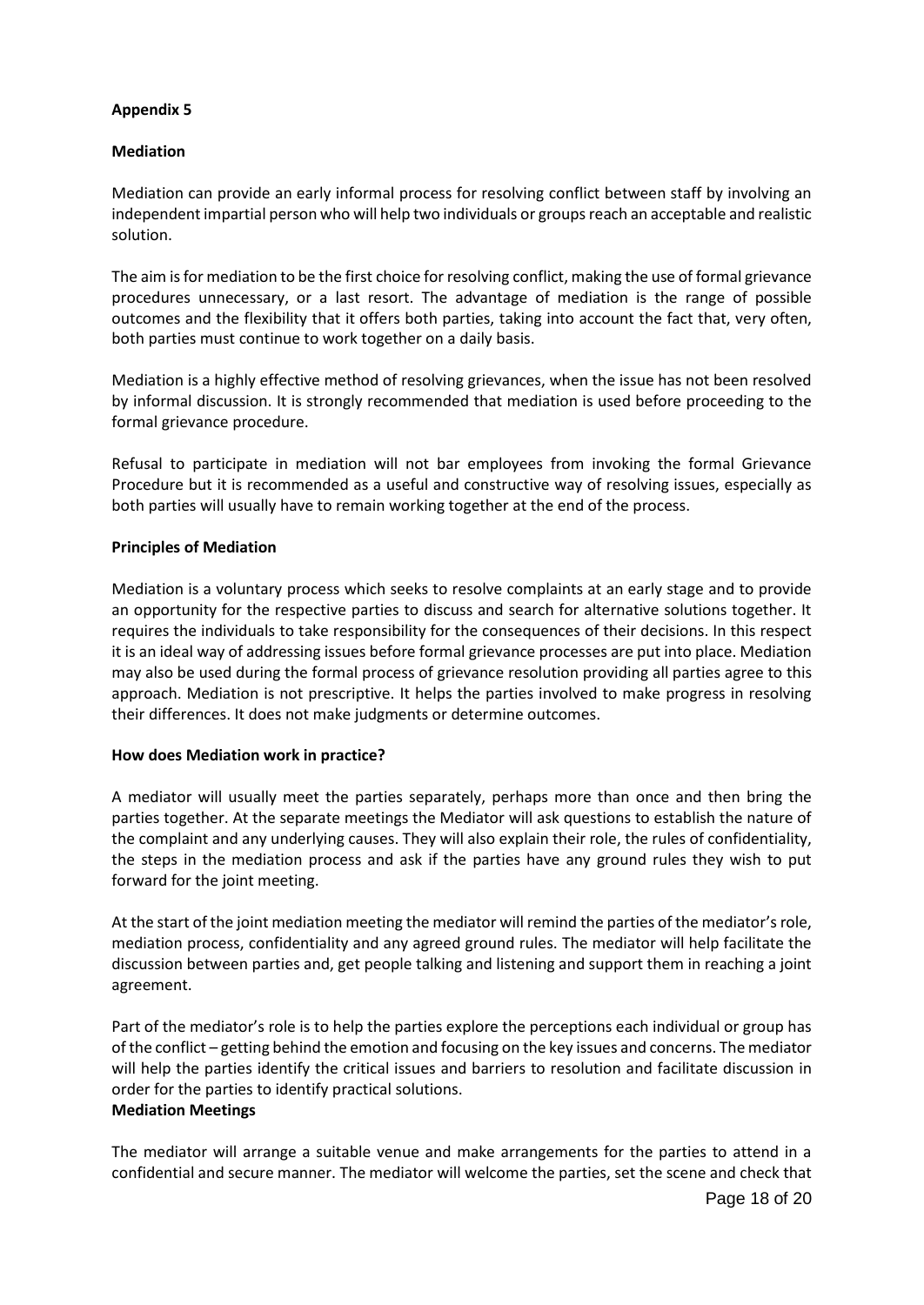all parties are still willing to proceed with the mediation session. They will agree the ground rules and clarify the areas of conflict. Both parties will be given the opportunity to state their point of view and to be fully heard. Open and honest communication between parties will be encouraged, with the aim of resolving their conflict and building effective future working relationships. Mediation will seek to achieve:

- options
- solve problems or resolve conflict
- constructive agreements
- disclosures during the mediation meetings

In the event that any party involved in the mediation process discloses personal information which suggests that further intervention or support could be helpful, then the mediator will discuss this in confidence with the individual involved and, by agreement, arrange for follow-up by an appropriate representative from the school management team or Governing Body.

#### **Outcome**

The mediation will conclude when all parties have agreed that they have a clear understanding of the issues and what has been agreed. If a resolution has been reached, a written agreement will be drawn up for both parties and the mediator to sign. This is not a legal document and will be written in clear simple language. If the issue has not been resolved, then recourse can be made to the Grievance Procedure.

#### **Documentation**

Any notes prepared by the mediator will be destroyed at the conclusion of the process and will not be disclosed to any of the parties who are the subject of the mediation or any 3rd parties for whatever reason. The only documentation retained will be copies of the agreement as signed and retained by the two parties. The mediator does not keep a copy of the written agreement.

#### **Confidentiality - No disclosure at future stages**

In the event that the matter is not resolved through mediation and the complaint progresses to a formal grievance, no information from any part of the mediation process will be disclosed.

#### **Follow up Meetings / Availability of Mediators**

The parties will agree follow up meetings as deemed necessary. It is usual to have only one follow up meeting with the mediator.